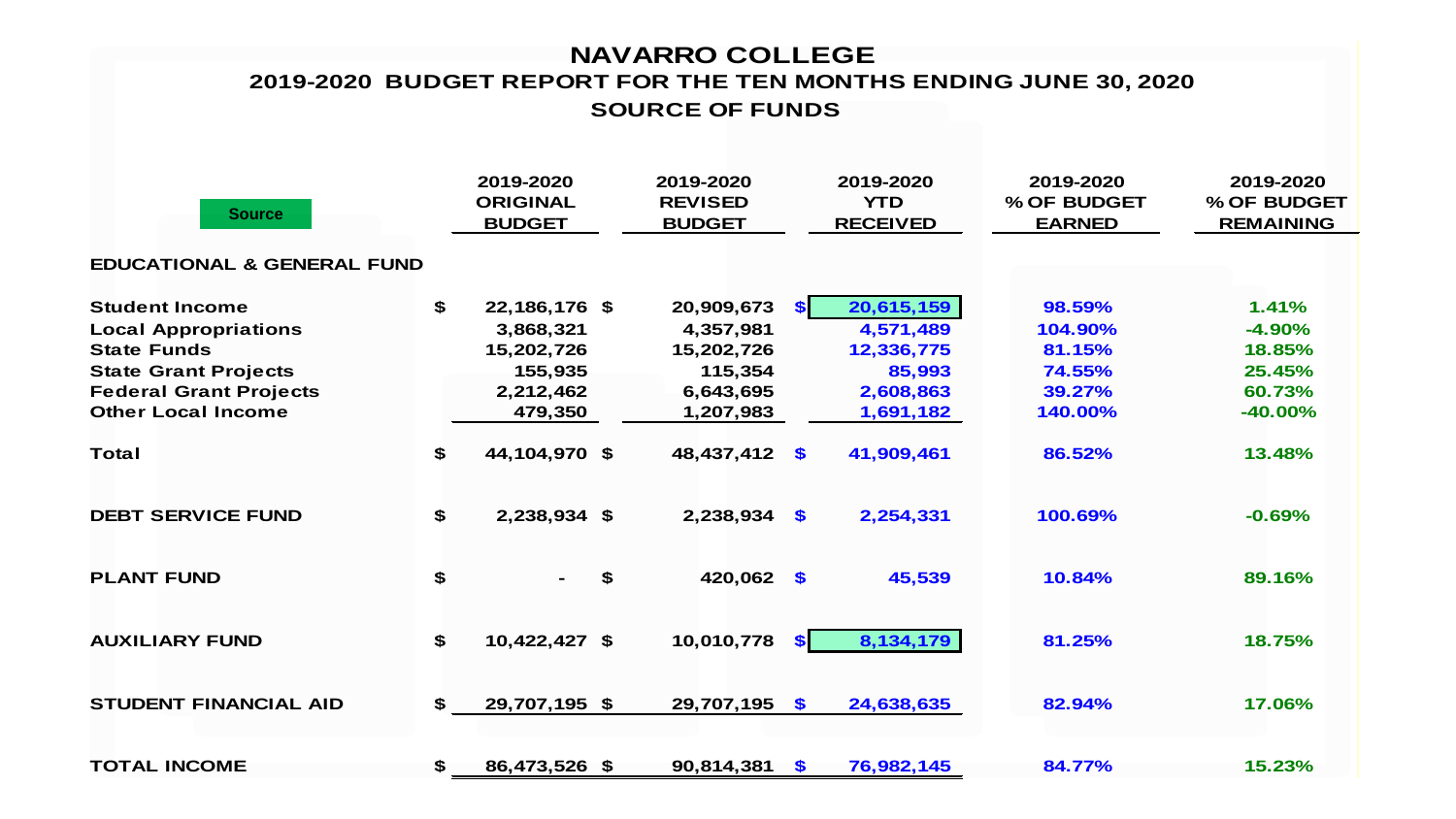## **NAVARRO COLLEGE 2018-2019 BUDGET REPORT FOR THE TEN MONTHS ENDING JUNE 30, 2019 SOURCE OF FUNDS**

| <b>Source</b>                         |    | 2018-2019<br><b>ORIGINAL</b><br><b>BUDGET</b> | 2018-2019<br><b>REVISED</b><br><b>BUDGET</b> |                | 2018-2019<br><b>YTD</b><br><b>RECEIVED</b> | 2018-2019<br>% OF BUDGET<br><b>EARNED</b> | 2018-2019<br>% OF BUDGET<br><b>REMAINING</b> |  |
|---------------------------------------|----|-----------------------------------------------|----------------------------------------------|----------------|--------------------------------------------|-------------------------------------------|----------------------------------------------|--|
| <b>EDUCATIONAL &amp; GENERAL FUND</b> |    |                                               |                                              |                |                                            |                                           |                                              |  |
| <b>Student Income</b>                 | \$ | 23,524,170 \$                                 | 21,216,360                                   | $\bullet$      | 20,372,416                                 | 96.02%                                    | 3.98%                                        |  |
| <b>Local Appropriations</b>           |    | 3,929,074                                     | 3,868,321                                    |                | 4,106,723                                  | 106.16%                                   | $-6.16%$                                     |  |
| <b>State Funds</b>                    |    | 15,968,463                                    | 15,968,463                                   |                | 12,980,045                                 | 81.29%                                    | 18.71%                                       |  |
| <b>State Grant Projects</b>           |    | 875,601                                       | 741,339                                      |                | 513,777                                    | 69.30%                                    | 30.70%                                       |  |
| <b>Federal Grant Projects</b>         |    | 2,027,352                                     | 2,237,097                                    |                | 1,390,285                                  | 62.15%                                    | 37.85%                                       |  |
| <b>Other Local Income</b>             |    | 531,800                                       | 640,130                                      |                | 932,820                                    | 145.72%                                   | $-45.72%$                                    |  |
| <b>Total</b>                          | \$ | 46,856,460 \$                                 | 44,671,710                                   | $\mathbf{\$}$  | 40,296,066                                 | 90.20%                                    | 9.80%                                        |  |
| <b>DEBT SERVICE FUND</b>              | \$ | 2,237,426 \$                                  | 2,237,426                                    | $\mathbf{\$}$  | 2,242,676                                  | 100.23%                                   | $-0.23%$                                     |  |
| <b>PLANT FUND</b>                     | \$ | \$<br>$\blacksquare$                          | $\sim$                                       | \$             | 717                                        | 0.00%                                     | 100.00%                                      |  |
| <b>AUXILIARY FUND</b>                 | \$ | 11,189,544 \$                                 | 10,367,942                                   | S <sub>1</sub> | 7,945,244                                  | 76.63%                                    | 23.37%                                       |  |
| <b>STUDENT FINANCIAL AID</b>          | \$ | 31,000,460 \$                                 | 30,914,460                                   | $\mathbf{\$}$  | 27,710,795                                 | 89.64%                                    | 10.36%                                       |  |
| <b>TOTAL INCOME</b>                   | \$ | 91,283,890 \$                                 | 88,191,538 \$                                |                | 78, 195, 498                               | 88.67%                                    | 11.33%                                       |  |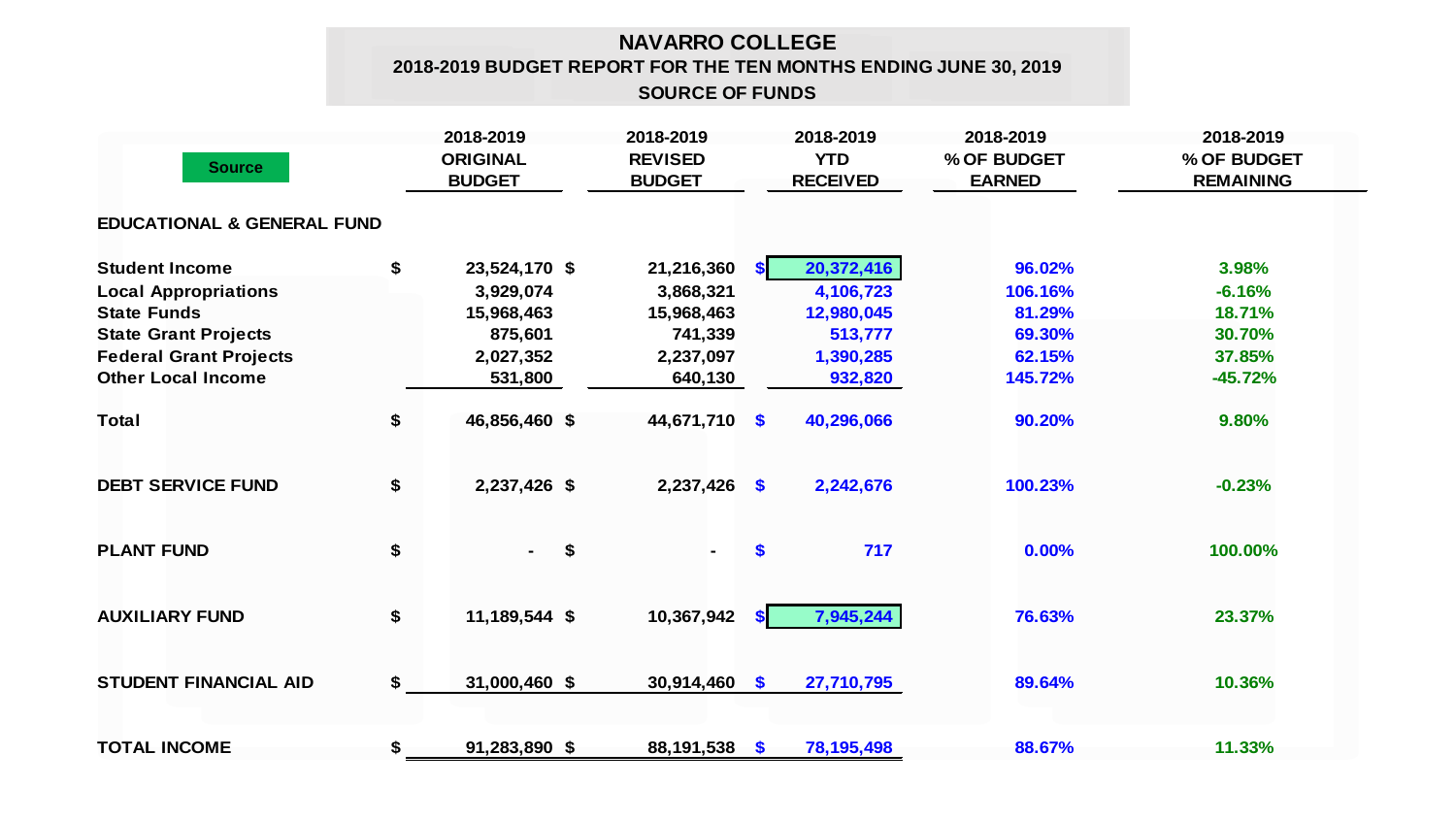## **NAVARRO COLLEGE 2019-2020 BUDGET REPORT FOR THE TEN MONTHS ENDING JUNE 30, 2020 DISBURSEMENT OF FUNDS**

| <b>Disbursement</b>                       |    | 2019-2020<br><b>ORIGINAL</b><br><b>BUDGET</b> | 2019-2020<br><b>REVISED</b><br><b>BUDGET</b> | 2019-2020<br><b>YTD</b><br><b>EXPENSED</b> | 2019-2020<br><b>OBLIGATED</b> |           | 2019-2020<br>% OF BUDGET<br><b>EXPENDED</b> | 2019-2020<br>% OF BUDGET<br><b>REMAINING</b> |
|-------------------------------------------|----|-----------------------------------------------|----------------------------------------------|--------------------------------------------|-------------------------------|-----------|---------------------------------------------|----------------------------------------------|
| <b>EDUCATIONAL &amp; GENERAL FUND</b>     |    |                                               |                                              |                                            |                               |           |                                             |                                              |
| <b>General Administration</b>             | \$ | 2,107,981 \$                                  | $2,105,330$ \$                               | 1,698,407                                  | \$                            | 324,474   | 96.08%                                      | 3.92%                                        |
| <b>Student Services</b>                   |    | 3,486,800                                     | 3,663,791                                    | 2,647,239                                  |                               | 608,512   | 88.86%                                      | 11.14%                                       |
| <b>General Institutional</b>              |    | 4,691,316                                     | 4,623,776                                    | 3,796,719                                  |                               | 541,134   | 93.82%                                      | 6.18%                                        |
| Instructional Administration              |    | 1,477,745                                     | 1,401,473                                    | 1,127,216                                  |                               | 220,901   | 96.19%                                      | 3.81%                                        |
| <b>Staff Benefits</b>                     |    | 6,886,252                                     | 6,236,252                                    | 5,160,565                                  |                               | 961,147   | 98.16%                                      | 1.84%                                        |
| <b>Resident Instruction:</b>              |    |                                               |                                              |                                            |                               |           |                                             |                                              |
| Academic                                  |    | 7,446,885                                     | 7,242,866                                    | 5,935,100                                  |                               | 744,727   | 92.23%                                      | 7.77%                                        |
| <b>Career</b>                             |    | 6,155,696                                     | 6,067,173                                    | 4,907,478                                  |                               | 950,999   | 96.56%                                      | 3.44%                                        |
| Planetarium                               |    | 83,526                                        | 83,672                                       | 73,980                                     |                               | 10,917    | 101.46%                                     | $-1.46%$                                     |
| <b>Museum</b>                             |    | 168,326                                       | 172,971                                      | 130,164                                    |                               | 27,006    | 90.86%                                      | 9.14%                                        |
| <b>Events</b>                             |    | 103,604                                       | 94,548                                       | 67,452                                     |                               | 15,656    | 87.90%                                      | 12.10%                                       |
| Library                                   |    | 458,263                                       | 472,392                                      | 394,368                                    |                               | 56,785    | 95.50%                                      | 4.50%                                        |
| <b>Community Services</b>                 |    | 2,000                                         | 1,700                                        | 30                                         |                               |           | 1.76%                                       | 98.24%                                       |
| <b>Plant Maintenance &amp; Operations</b> |    | 3,908,867                                     | 3,941,438                                    | 2,453,363                                  |                               | 846,909   | 83.73%                                      | 16.27%                                       |
| <b>Appropriations</b>                     |    | 4,920,723                                     | 5,732,393                                    | 4,452,505                                  |                               | 262,788   | 82.26%                                      | 17.74%                                       |
| <b>State Grant Projects</b>               |    | 155,935                                       | 115,354                                      | 112,396                                    |                               | 21        | 97.45%                                      | 2.55%                                        |
| <b>Federal Grant Projects</b>             |    | 2,017,025                                     | 6,448,257                                    | 2,590,200                                  |                               | 458,850   | 47.28%                                      | 52.72%                                       |
| <b>Local Grant Projects</b>               |    | 34,026                                        | 34,026                                       | 34,070                                     |                               |           | 100.13%                                     | $-0.13%$                                     |
| <b>Total</b>                              | \$ | 44,104,970 \$                                 | 48,437,412 \$                                | 35,581,252                                 | \$                            | 6,030,826 | 85.91%                                      | 14.09%                                       |
| <b>DEBT SERVICE FUND</b>                  | \$ | 2,238,934 \$                                  | $2,238,934$ \$                               | 2,058,407                                  | $\mathbf{s}$                  | 1,081     | 91.99%                                      | 8.01%                                        |
| <b>PLANT FUND</b>                         | \$ | \$                                            | 420,062 \$                                   | 171,265                                    | \$                            | 169,579   | 81.14%                                      | 18.86%                                       |
| <b>AUXILIARY FUND</b>                     | \$ | 10,422,427 \$                                 | 10,010,778 \$                                | 6,861,674                                  | \$                            | 984,804   | 78.38%                                      | 21.62%                                       |
| <b>STUDENT FINANCIAL AID</b>              | \$ | 29,707,195 \$                                 | 29,707,195 \$                                | 25,464,276                                 | $\boldsymbol{\$}$             |           | 85.72%                                      | 14.28%                                       |
| <b>TOTAL DISBURSEMENTS</b>                | \$ | 86,473,526 \$                                 | 90,814,381 \$                                | 70,136,874                                 | $\boldsymbol{\$}$             | 7,186,290 | 85.14%                                      | 14.86%                                       |